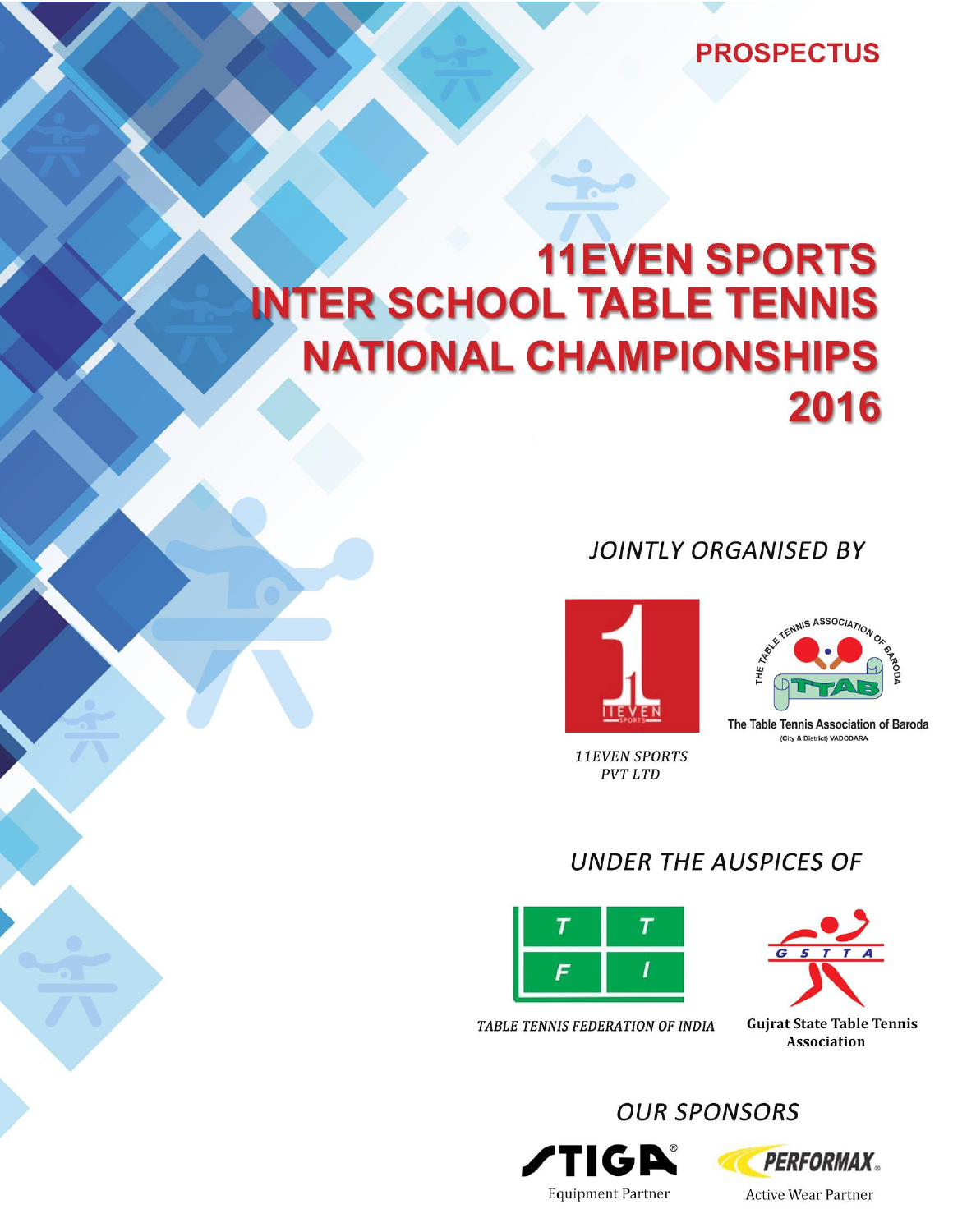







**Venue:** SAMA INDOOR SPORTS COMPLEX, NEW SAMA ROAD, VMSS, VADODARA - 390024

#### **Dates: 10 to 12 December 2016**

#### **Events:**

- 1. **Senior Boys Team:** For Boys studying in 8th, 9th &10th Class/Standard only.
- 2. **Senior Girls Team:** For Girls studying in 8th, 9th & 10th Class/Standard only.
- 3. **Junior Boys Team:** For Boys studying in up to 7th Class/Standard only.
- 4. **Junior Girls Team:** For Girls studying in up to 7th Class/Standard only.

### **Last date for Submission of Entries**

6:00 PM on 1st December 2016

**Date and Place of Draw:**

09:00 a.m. On 8th December 2016. At the Venue

**Address:** SAMA INDOOR SPORTS COMPLEX, NEW SAMA ROAD, VMSS, VADODARA - 390024

## **Organising Secretary:**

Mr. Kalpesh Thakkar (R) 0265-2761415 (M) 9998009022 E.mail Id. [kalpesh.ttab@gmail.com](mailto:kalpesh.ttab@gmail.com)

> **11EVEN SPORTS INTER SCHOOL TABLE TENNIS NATIONAL CHAMPIONSHIPS** 2016